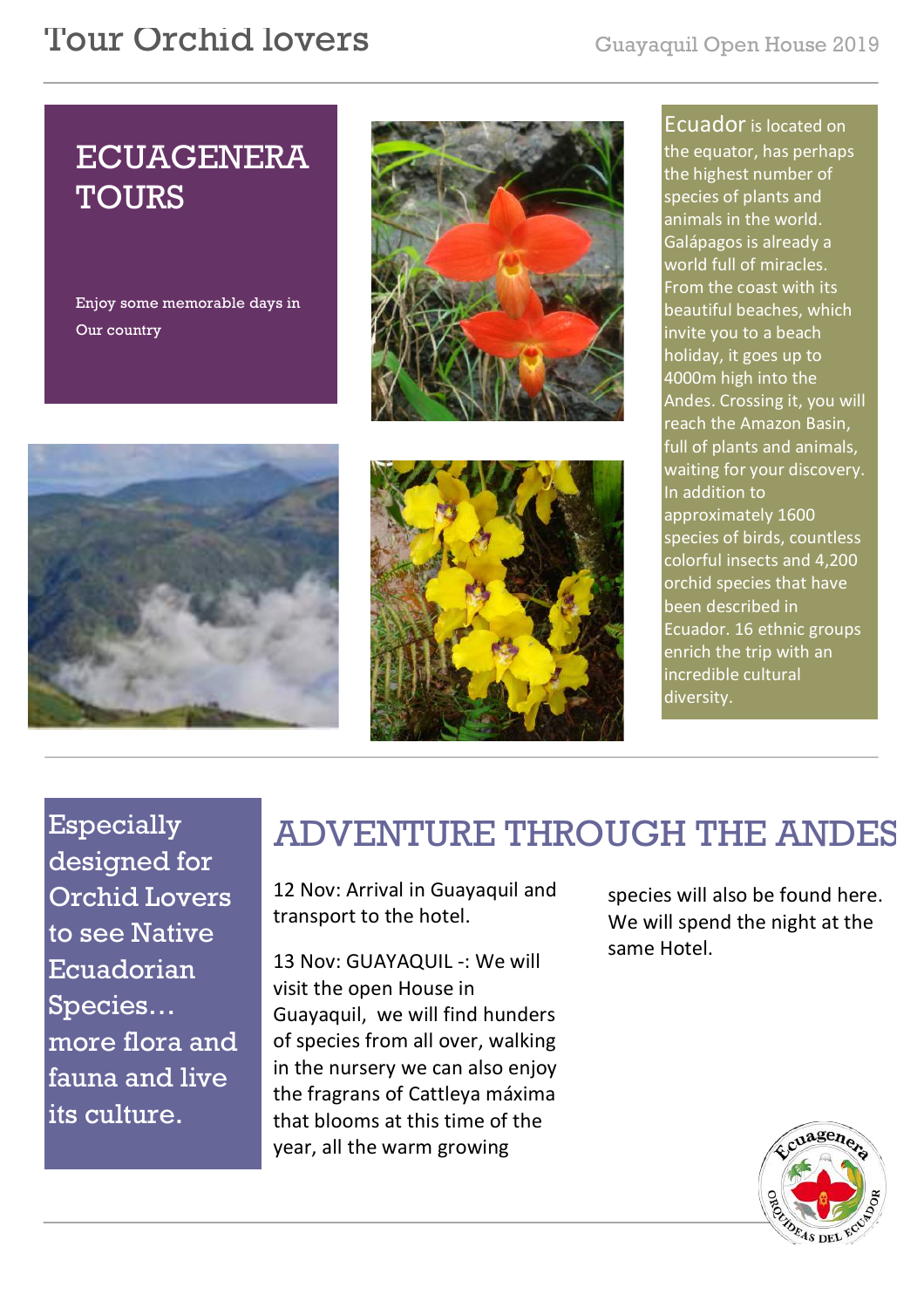

Ecuador is among the highest of any country in the world by its extreme diversity of habitats and microclimate. Being it the home of different Orchid Species which grow from the lowlands to the highlands, grouped into 240 different genera.

## Around the Andes and it wonderful Ecosystem diversity.

14 Nov: GUALACEO:We will drive Through the Cajas National Park, across the Andes. Before the mountain rise, you can taste the most delicious fresh fruit on the roadside. We will be looking for Epidendrum, Masdevallia, Lepanthes, Stellis and many other nice species. We will spend the night in Gualaceo.

15 Nov: GUALACEO NURSERY:

Today we stay at our nursery, with thousands of different orchids. It is probably the largest collection of Andean orchids in the world. Here you can see our program for preserving the orchids with your own eyes. After lunch, continue to Chordeleg, the Ecuadorian city of silver. In many shops you can admire the art of craftsmanship, and buy cheap souvenirs for those who are at home or for themselves. We

will spend the night in Gualaceo.

16 Nov GUALACEO - EL PANGUI: Breakfast. We will be heading to the southwest (Amazon side) to look for Phragmipedium besseae. Box Lunch. This is a rich area in orchids to see species like Telipogon, Epidendrum, Sobralia, Oncidium, Prostechea, Maxillaria, etc. Dinner. We will spend the night in a small town, El Pangui.

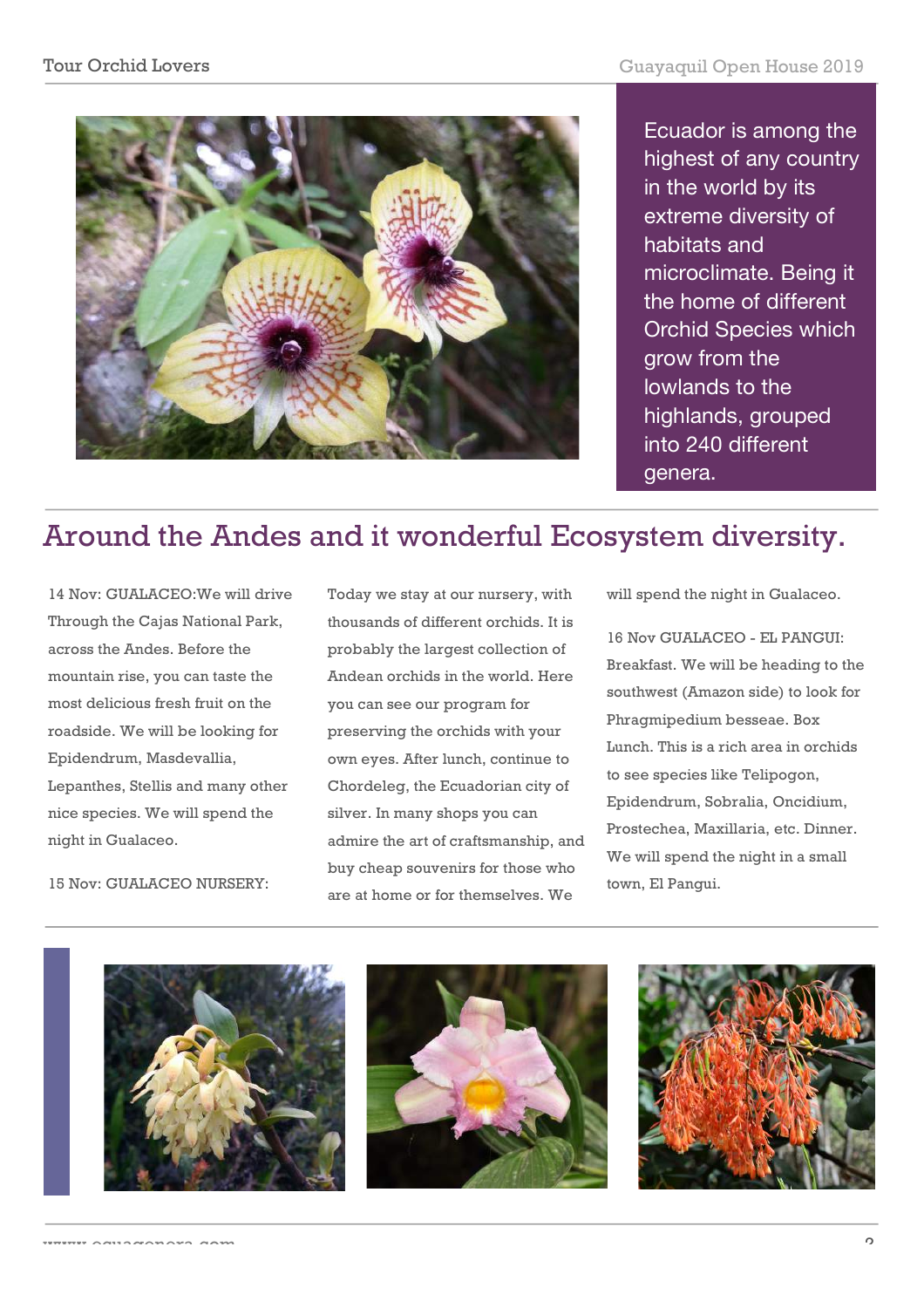









# Perfect getaway for nature lovers.

17 Nov EL PANGUI - ZAMORA: Breakfast. We will visit Ecuagenera greenhouses situate at 900m above sea level for warm-intermediate orchids. Lunch. On the way to Zamora, we will see orchids as Rodriguezia, Epidendrum, Masdevallia and more. Dinner. We will spend the night in Zamora.

18 Nov ZAMORA - CATAMAYO: Breakfast. We will leave the Amazon side to go back to the Andes, on the way we will find different types of orchids on the road like Masdevallia, Sobralia, Eriopsis, Maxillaria, Prostechea, etc. Lunch. Dinner. We will spend the night in Catamayo.

19 Nov CATAMAYO SOZORANGA CATAMAYO: We will be looking for Cattleya maxima, it's the perfect habitat to find many variations of maxima, we will visit the dry forest plus other interesting flowers.

20 Nov CATAMAYO-LOJA-SARAGURO: We will take the old road and on the way we will see Fernandezia, Telipogon, Cyrtochillum Ocidium,, Epidendrum, and will live the traditions of Saraguros ethnic group. Dinner. We will spend the night in Saraguro.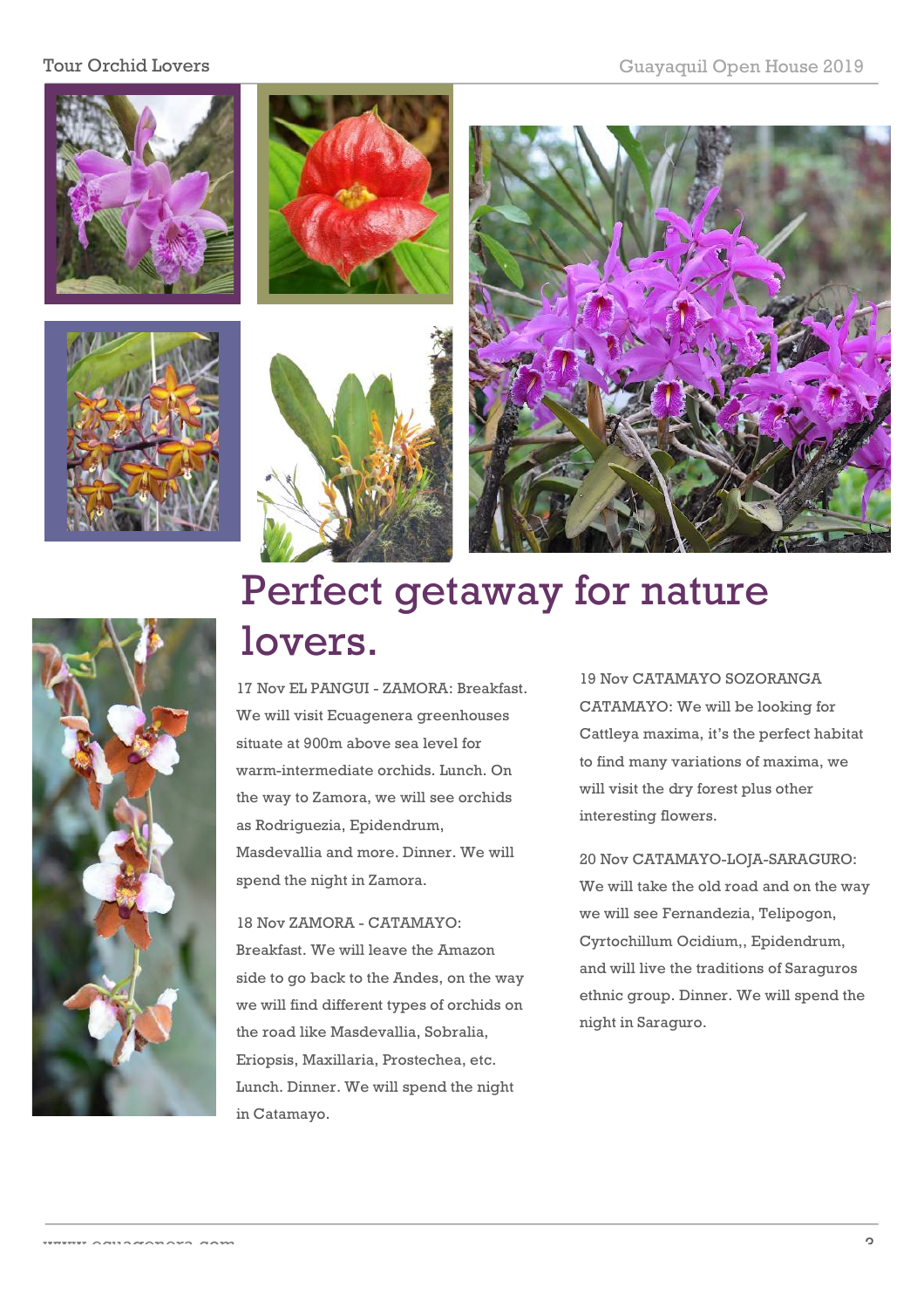### 21 Nov SARAGURO-GUALACEO:

Breakfast. On the way we will see some orchids in the roadside like Trichoceros, Oncidium, Telipogon, etc. Lunch. We will visit some handicrafts markets around Gualaceo. Dinner. We will spend the night at Ecuagenera Guest House.

22 Nov GUALACEO - CUENCA: We will make a City Tour in Cuenca, a UNESCO World Heritage Site. We will visit the factory of the famous Panama Hats and some other local markets.. We will spend the night at Ecuagenera Guest House.

23 Nov GUALACEO-CAÑAR-GUAYAQUIL: Breakfast. Visit to Ingapirca, the unique Inca ́s Ruins we have in Ecuador. Lunch. Return to Guayaquil for the transfer to the airport or hotel. This will be the end of our services.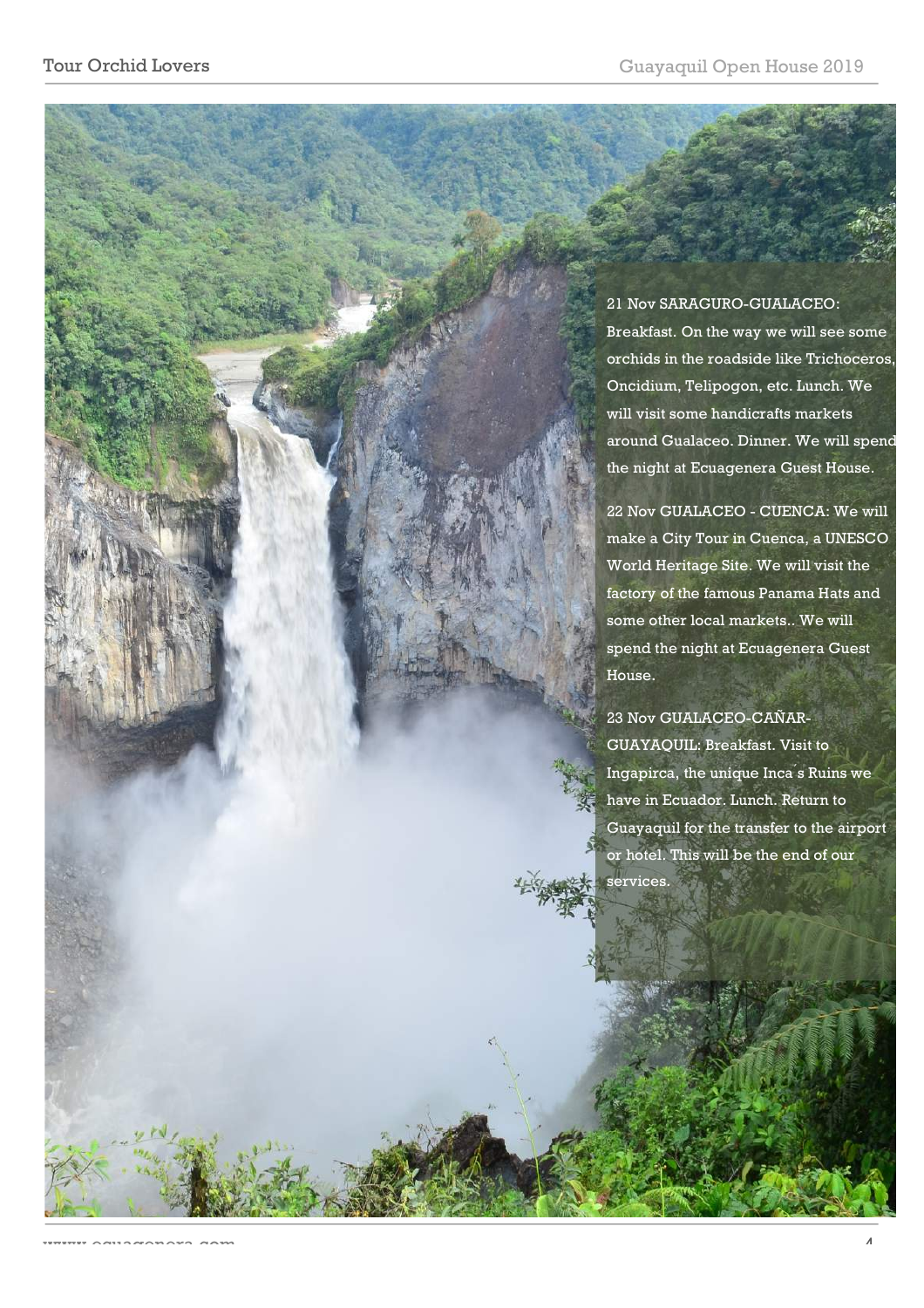